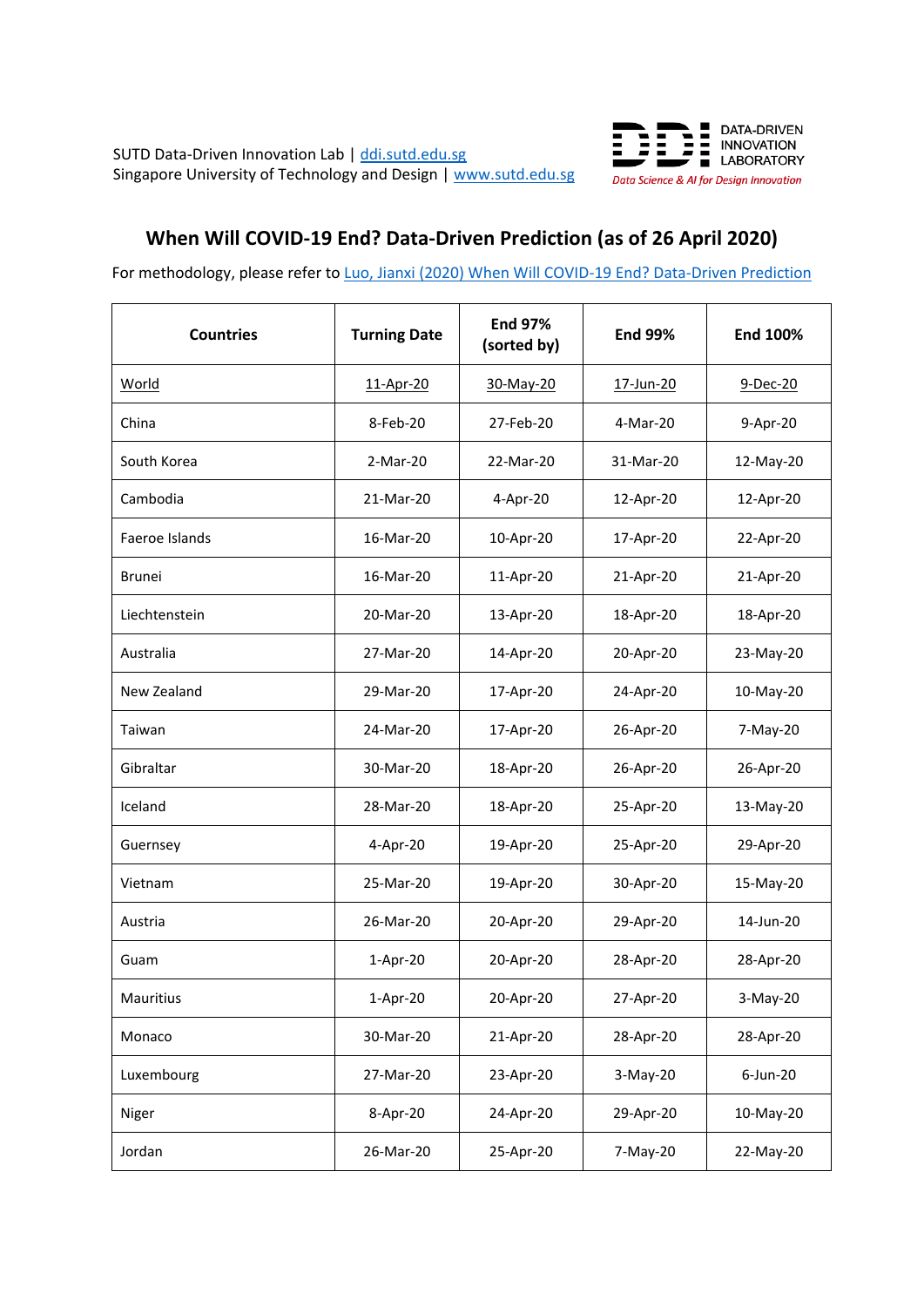| Madagascar      | 3-Apr-20   | 25-Apr-20   | 6-May-20   | $6$ -May-20 |
|-----------------|------------|-------------|------------|-------------|
| Montenegro      | 3-Apr-20   | 25-Apr-20   | 6-May-20   | 19-May-20   |
| <b>Barbados</b> | 31-Mar-20  | 26-Apr-20   | 30-Apr-20  | 30-Apr-20   |
| Isle of Man     | 8-Apr-20   | 26-Apr-20   | $2-May-20$ | 8-May-20    |
| Lebanon         | 25-Mar-20  | 26-Apr-20   | 8-May-20   | 29-May-20   |
| Thailand        | 28-Mar-20  | 26-Apr-20   | 7-May-20   | 12-Jun-20   |
| Djibouti        | 16-Apr-20  | 27-Apr-20   | $1-May-20$ | 9-May-20    |
| Somalia         | 20-Apr-20  | 27-Apr-20   | 29-Apr-20  | $1-May-20$  |
| Switzerland     | 29-Mar-20  | 28-Apr-20   | 9-May-20   | $4$ -Jul-20 |
| Cyprus          | 5-Apr-20   | 29-Apr-20   | 8-May-20   | 24-May-20   |
| Sudan           | 22-Apr-20  | 30-Apr-20   | $2-May-20$ | 3-May-20    |
| Andorra         | 29-Mar-20  | $1-May-20$  | 13-May-20  | 3-Jun-20    |
| Croatia         | 2-Apr-20   | 3-May-20    | 14-May-20  | 13-Jun-20   |
| Germany         | 1-Apr-20   | 3-May-20    | 15-May-20  | 1-Aug-20    |
| Honduras        | 4-Apr-20   | 3-May-20    | 12-May-20  | 28-May-20   |
| Uzbekistan      | 13-Apr-20  | 3-May-20    | 8-May-20   | 24-May-20   |
| Costa Rica      | 30-Mar-20  | 4-May-20    | 16-May-20  | 5-Jun-20    |
| Israel          | 4-Apr-20   | 4-May-20    | 15-May-20  | 4-Jul-20    |
| Latvia          | 30-Mar-20  | 4-May-20    | 18-May-20  | 13-Jun-20   |
| Myanmar         | 16-Apr-20  | 4-May-20    | 12-May-20  | 12-May-20   |
| Norway          | 27-Mar-20  | 4-May-20    | 19-May-20  | 20-Jul-20   |
| Slovenia        | 28-Mar-20  | 4-May-20    | 16-May-20  | 15-Jun-20   |
| Spain           | $2-Apr-20$ | 4-May-20    | 16-May-20  | 7-Aug-20    |
| Czech Republic  | 1-Apr-20   | 5-May-20    | 18-May-20  | 9-Jul-20    |
| Jersey          | 4-Apr-20   | 5-May-20    | 17-May-20  | 29-May-20   |
| Tunisia         | 3-Apr-20   | 5-May-20    | 17-May-20  | 10-Jun-20   |
| Azerbaijan      | 8-Apr-20   | $6$ -May-20 | 17-May-20  | 14-Jun-20   |
| Ethiopia        | 12-Apr-20  | $6$ -May-20 | 15-May-20  | 15-May-20   |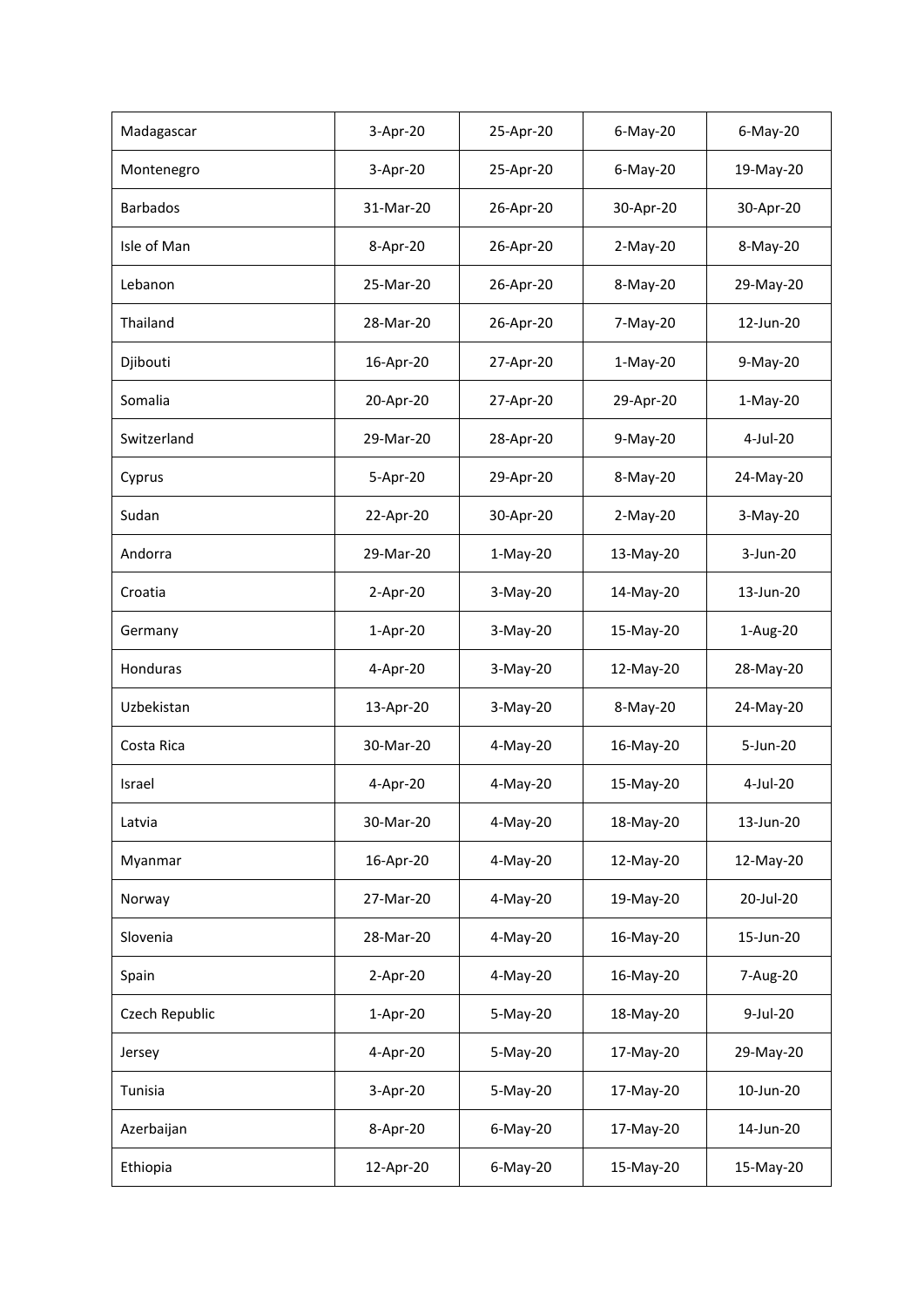| France                      | 3-Apr-20  | 6-May-20  | 18-May-20   | 5-Aug-20     |
|-----------------------------|-----------|-----------|-------------|--------------|
| Cameroon                    | 8-Apr-20  | 7-May-20  | 16-May-20   | 8-Jun-20     |
| Denmark                     | 6-Apr-20  | 7-May-20  | 17-May-20   | 30-Jun-20    |
| Malaysia                    | 31-Mar-20 | 7-May-20  | 19-May-20   | $6$ -Jul-20  |
| Portugal                    | 6-Apr-20  | 7-May-20  | 18-May-20   | $11$ -Jul-20 |
| Estonia                     | 1-Apr-20  | 8-May-20  | 22-May-20   | 27-Jun-20    |
| Italy                       | 29-Mar-20 | 8-May-20  | 21-May-20   | 25-Aug-20    |
| Greece                      | 30-Mar-20 | 9-May-20  | 25-May-20   | 13-Jul-20    |
| Jamaica                     | 20-Apr-20 | 9-May-20  | 16-May-20   | 22-May-20    |
| Philippines                 | 7-Apr-20  | 9-May-20  | 20-May-20   | $2$ -Jul-20  |
| Guyana                      | 10-Apr-20 | 11-May-20 | 19-May-20   | 19-May-20    |
| Malta                       | 4-Apr-20  | 11-May-20 | 24-May-20   | 10-Jun-20    |
| Serbia                      | 15-Apr-20 | 11-May-20 | 20-May-20   | 23-Jun-20    |
| <b>United Arab Emirates</b> | 17-Apr-20 | 11-May-20 | 19-May-20   | 22-Jun-20    |
| Burkina Faso                | 4-Apr-20  | 12-May-20 | 27-May-20   | 23-Jun-20    |
| Iraq                        | 4-Apr-20  | 12-May-20 | $1$ -Jun-20 | 4-Aug-20     |
| Lithuania                   | 3-Apr-20  | 12-May-20 | 26-May-20   | $2$ -Jul-20  |
| <b>United States</b>        | 10-Apr-20 | 12-May-20 | 24-May-20   | 27-Aug-20    |
| Belgium                     | 8-Apr-20  | 13-May-20 | 24-May-20   | 27-Jul-20    |
| Georgia                     | 13-Apr-20 | 13-May-20 | 23-May-20   | 6-Jun-20     |
| Moldova                     | 13-Apr-20 | 13-May-20 | 23-May-20   | 25-Jun-20    |
| Tanzania                    | 23-Apr-20 | 13-May-20 | 19-May-20   | 29-May-20    |
| Algeria                     | 10-Apr-20 | 14-May-20 | 26-May-20   | 2-Jul-20     |
| Ecuador                     | 12-Apr-20 | 14-May-20 | 25-May-20   | 11-Jul-20    |
| Ireland                     | 15-Apr-20 | 15-May-20 | 24-May-20   | 9-Jul-20     |
| Kyrgyzstan                  |           |           | 27-May-20   | 18-Jun-20    |
|                             | 11-Apr-20 | 15-May-20 |             |              |
| Macedonia                   | 12-Apr-20 | 15-May-20 | 25-May-20   | 21-Jun-20    |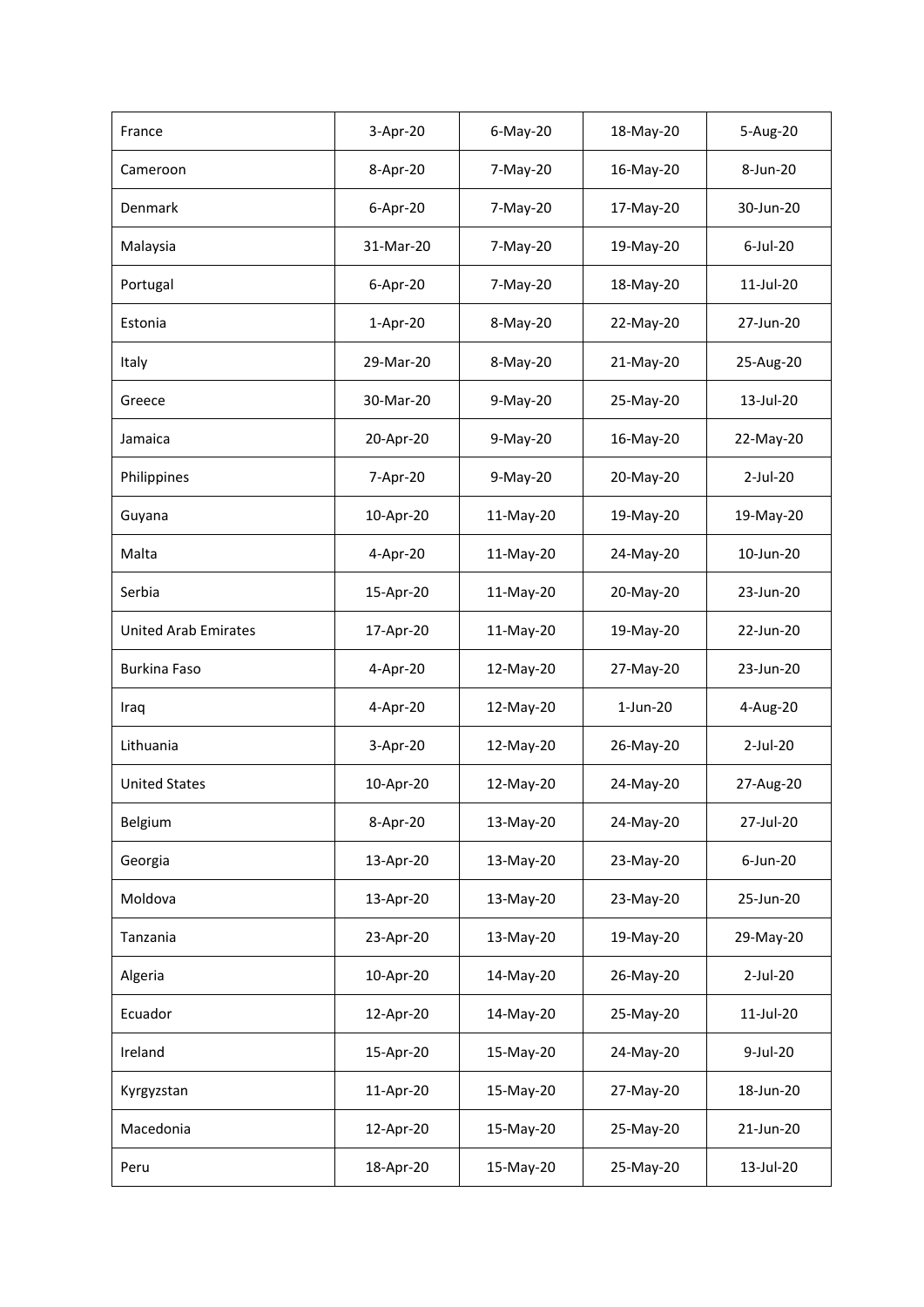| Bosnia And Herzegovina | 7-Apr-20  | 16-May-20   | 30-May-20    | 4-Jul-20  |
|------------------------|-----------|-------------|--------------|-----------|
| Oman                   | 19-Apr-20 | 16-May-20   | 24-May-20    | 19-Jun-20 |
| United Kingdom         | 12-Apr-20 | 16-May-20   | 27-May-20    | 14-Aug-20 |
| Mali                   | 21-Apr-20 | 17-May-20   | 25-May-20    | 6-Jun-20  |
| Turkey                 | 14-Apr-20 | 17-May-20   | 29-May-20    | 12-Aug-20 |
| Canada                 | 12-Apr-20 | 18-May-20   | 30-May-20    | 9-Aug-20  |
| Bangladesh             | 23-Apr-20 | 19-May-20   | 30-May-20    | 15-Jul-20 |
| Japan                  | 14-Apr-20 | 18-May-20   | $5 - Jun-20$ | 26-Sep-20 |
| Paraguay               | 10-Apr-20 | 19-May-20   | 31-May-20    | 12-Jun-20 |
| Egypt                  | 18-Apr-20 | 20-May-20   | 30-May-20    | 8-Jul-20  |
| Iran                   | 1-Apr-20  | 20-May-20   | 9-Jun-20     | 22-Oct-20 |
| Russia                 | 24-Apr-20 | 20-May-20   | 28-May-20    | 20-Jul-20 |
| India                  | 20-Apr-20 | 22-May-20   | $1-Jun-20$   | 26-Jul-20 |
| Saudi Arabia           | 27-Apr-20 | 22-May-20   | 30-May-20    | 11-Jul-20 |
| Brazil                 | 21-Apr-20 | 23-May-20   | 2-Jun-20     | 2-Aug-20  |
| Kosovo                 | 18-Apr-20 | 23-May-20   | 4-Jun-20     | 30-Jun-20 |
| Liberia                | 18-Apr-20 | 24-May-20   | $6$ -Jun-20  | 14-Jun-20 |
| Netherlands            | 8-Apr-20  | 24-May-20   | 9-Jun-20     | 8-Sep-20  |
| Cuba                   | 16-Apr-20 | 25-May-20   | 8-Jun-20     | 14-Jul-20 |
| Ukraine                | 21-Apr-20 | 25-May-20   | 6-Jun-20     | 28-Jul-20 |
| Dominican Republic     | 18-Apr-20 | 26-May-20   | 8-Jun-20     | 27-Jul-20 |
| Panama                 | 12-Apr-20 | 27-May-20   | 12-Jun-20    | 12-Aug-20 |
| Poland                 | 13-Apr-20 | 27-May-20   | 11-Jun-20    | 19-Aug-20 |
| Romania                | 13-Apr-20 | 27-May-20   | 11-Jun-20    | 20-Aug-20 |
| Argentina              | 11-Apr-20 | 30-May-20   | 15-Jun-20    | 12-Aug-20 |
| Hungary                | 15-Apr-20 | 30-May-20   | 15-Jun-20    | 5-Aug-20  |
| Botswana               | 10-Apr-20 | 31-May-20   | 19-Jun-21    | 31-May-20 |
| Morocco                | 24-Apr-20 | $1$ -Jun-20 | 13-Jun-20    | 30-Jul-20 |